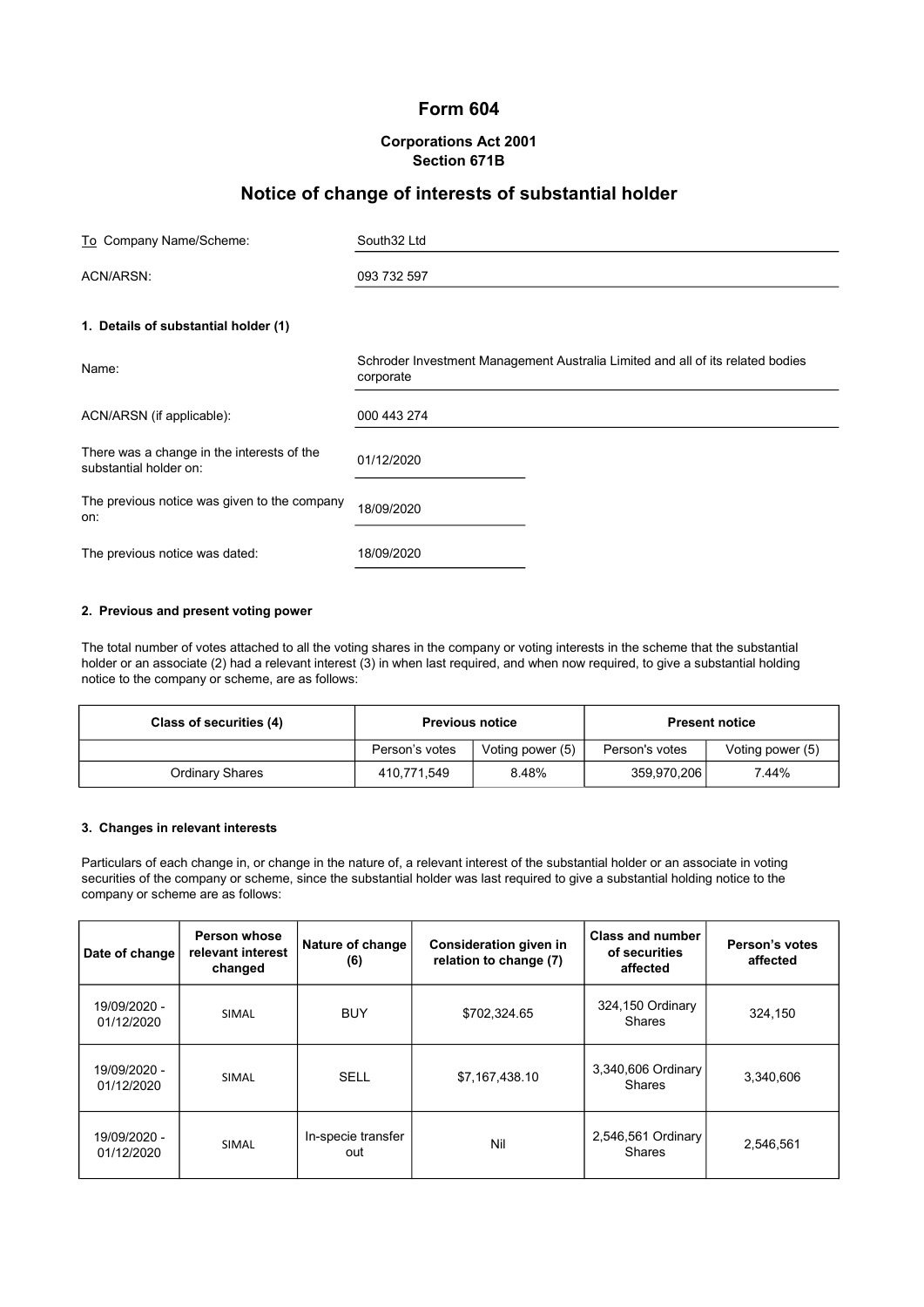| 19/09/2020 -<br>01/12/2020 | SIM LTD | <b>BUY</b>                | \$2,848,026.00  | 2,848,026 Ordinary<br><b>Shares</b>  | 2,848,026  |
|----------------------------|---------|---------------------------|-----------------|--------------------------------------|------------|
| 19/09/2020 -<br>01/12/2020 | SIM LTD | <b>SELL</b>               | \$67,382,837.94 | 47,381,411<br><b>Ordinary Shares</b> | 47,381,411 |
| 19/09/2020 -<br>01/12/2020 | SIM LTD | In-specie transfer<br>out | Nil             | 592,186 Ordinary<br><b>Shares</b>    | 592,186    |
| 19/09/2020 -<br>01/12/2020 | S&Co    | In-specie transfer<br>out | Nil             | 112,755 Ordinary<br><b>Shares</b>    | 112,755    |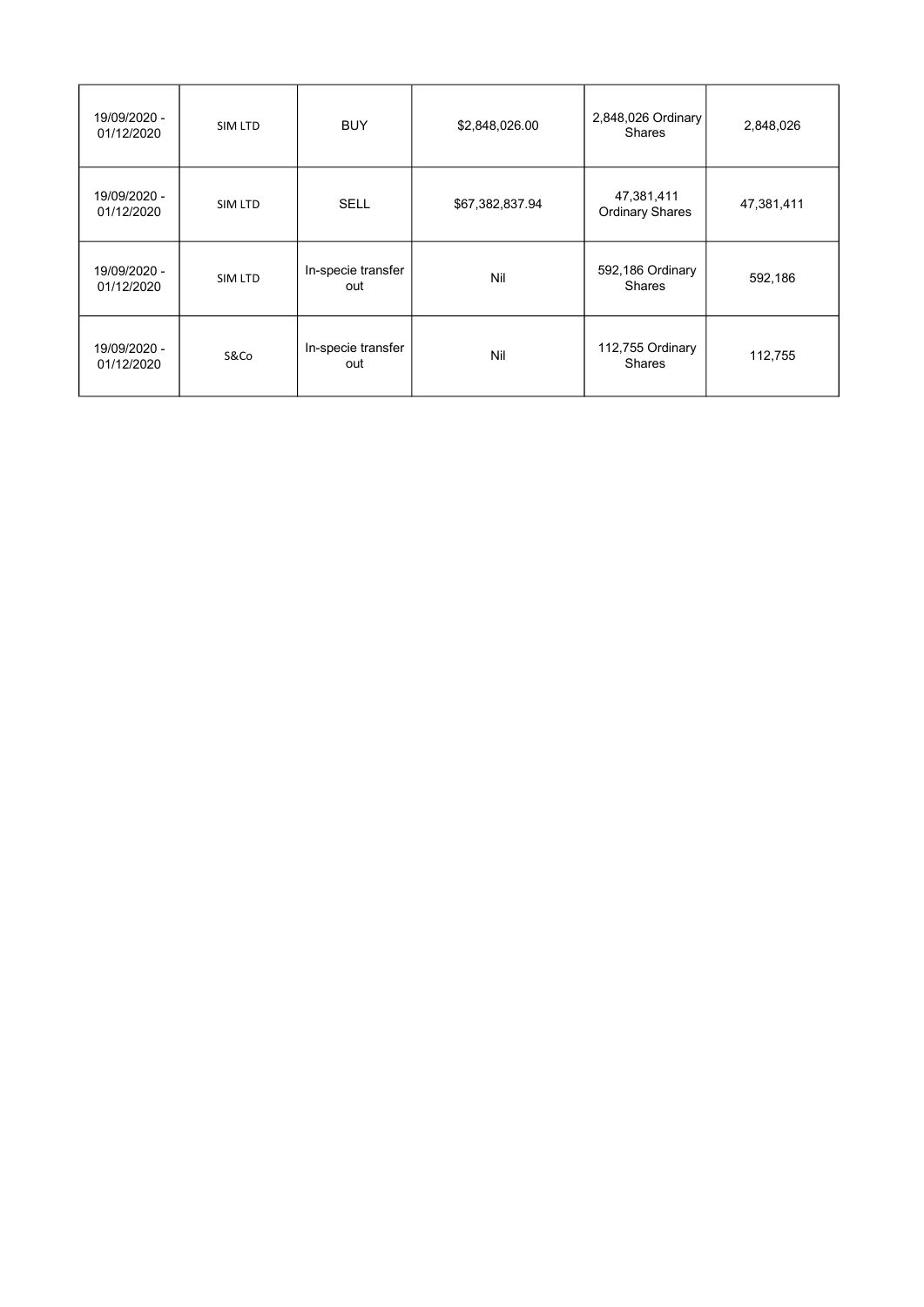# 4. Present relevant interests

Particulars of each relevant interest of the substantial holder in voting securities after the change are as follows:

| <b>Holder of relevant</b><br>interest | <b>Registered holder</b><br>of securities   | Person entitled to<br>be registered as<br>holder (8) | Nature of<br>relevant interest<br>(6) | <b>Class and number</b><br>of securities | Person's votes |
|---------------------------------------|---------------------------------------------|------------------------------------------------------|---------------------------------------|------------------------------------------|----------------|
| <b>SIMAL</b>                          | <b>BNP Paribas</b><br>Securities Services   | <b>BNP Paribas</b><br><b>Securities Services</b>     | Power to dispose<br>of securities     | 37,555,687<br><b>Ordinary Shares</b>     | 37,555,687     |
| <b>SIMAL</b>                          | <b>Citicorp Nominees</b><br>Ltd HK          | <b>Citicorp Nominees</b><br>Ltd HK                   | Power to dispose<br>of securities     | 27,120,023<br><b>Ordinary Shares</b>     | 27,120,023     |
| <b>SIMAL</b>                          | JP Morgan<br><b>Custodial Services</b>      | JP Morgan<br><b>Custodial Services</b>               | Power to dispose<br>of securities     | 76,206,889<br><b>Ordinary Shares</b>     | 76,206,889     |
| <b>SIMAL</b>                          | <b>National Nominees</b><br>Ltd - Melbourne | <b>National Nominees</b><br>Ltd - Melbourne          | Power to dispose<br>of securities     | 30,017,159<br><b>Ordinary Shares</b>     | 30,017,159     |
| <b>SIMAL</b>                          | <b>UBS AG London</b><br><b>Branch</b>       | <b>UBS AG London</b><br><b>Branch</b>                | Power to dispose<br>of securities     | 14,085 Ordinary<br>Shares                | 14.085         |
| SIM LTD                               | <b>Brown Brothers</b><br>Harriman           | <b>Brown Brothers</b><br>Harriman                    | Power to dispose<br>of securities     | 3,689,491 Ordinary<br>Shares             | 3,689,491      |
| SIM LTD                               | <b>HSBC LONDON</b>                          | <b>HSBC LONDON</b>                                   | Power to dispose<br>of securities     | 921,931 Ordinary<br><b>Shares</b>        | 921,931        |